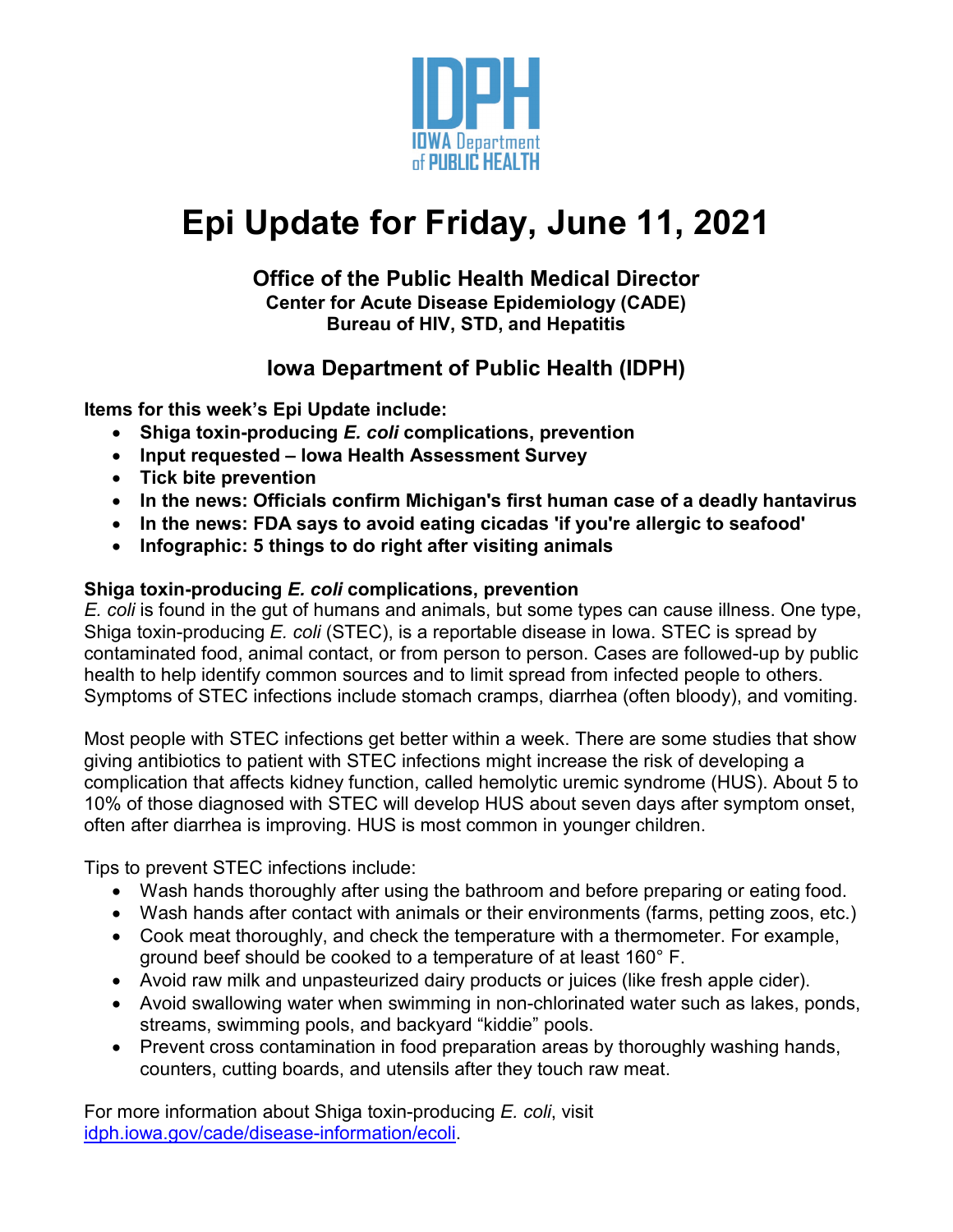#### **Input requested – Iowa Health Assessment Survey**

IDPH is asking for public input for Healthy Iowans 2022-2026: A State Health Assessment of Iowa. Through an online survey, Iowans will be able to select up to three areas that they believe are most important to the health and well-being of Iowans and our communities.

To fully understand the diversity of health needs and priorities in the state, IDPH encourages all Iowans to participate in the survey.

To complete the survey, visit [tinyurl.com/IDPHsurvey.](https://www.cognitoforms.com/IowaDepartmentOfPublicHealth1/IowaHealthAssessment)

#### **Tick bite prevention**

In 2020, over 270 tick-borne disease cases were identified in Iowa. The majority of these cases were Lyme disease. However, cases of anaplasmosis/ehrlichiosis, babesiosis, and Rocky Mountain spotted fever were also reported, highlighting the range of diseases ticks in Iowa can spread.

Ticks are generally found near the ground in brushy or wooded areas. Ticks cannot jump or fly. Instead, these insects climb tall grasses or shrubs and wait for a potential host to brush against them. When this happens, they climb onto the host and seek a place on the skin for attachment.

To avoid tick bites:

- Avoid wooded and brushy areas with high grass and leaf litter.
- Walk in the center of trails.
- Use repellent that contains 20 percent or more DEET, picaridin, or IR3535 on exposed skin for protection that lasts several hours. Always follow product instructions. Parents should apply this product to their children, avoiding hands, eyes and mouth.
- Use products that contain permethrin on clothing. Treat clothing and gear, such as boots, pants, socks and tents with products containing 0.5 percent permethrin. It remains protective through several washings. Pre-treated clothing is available and may be protective longer.

For more information about tick-borne diseases in Iowa, visit [idph.iowa.gov/cade/vectorborne-illness.](https://idph.iowa.gov/cade/vectorborne-illness)

**In the news: Officials confirm Michigan's first human case of a deadly hantavirus** [www.usatoday.com/story/news/health/2021/06/09/sin-nombre-hantavirus-michigan-what](http://www.usatoday.com/story/news/health/2021/06/09/sin-nombre-hantavirus-michigan-what-know/7588886002/)[know/7588886002/](http://www.usatoday.com/story/news/health/2021/06/09/sin-nombre-hantavirus-michigan-what-know/7588886002/)

**In the news: FDA says to avoid eating cicadas 'if you're allergic to seafood'** [www.cnn.com/2021/06/02/health/dont-eat-cicadas-fda/index.html](http://www.cnn.com/2021/06/02/health/dont-eat-cicadas-fda/index.html)